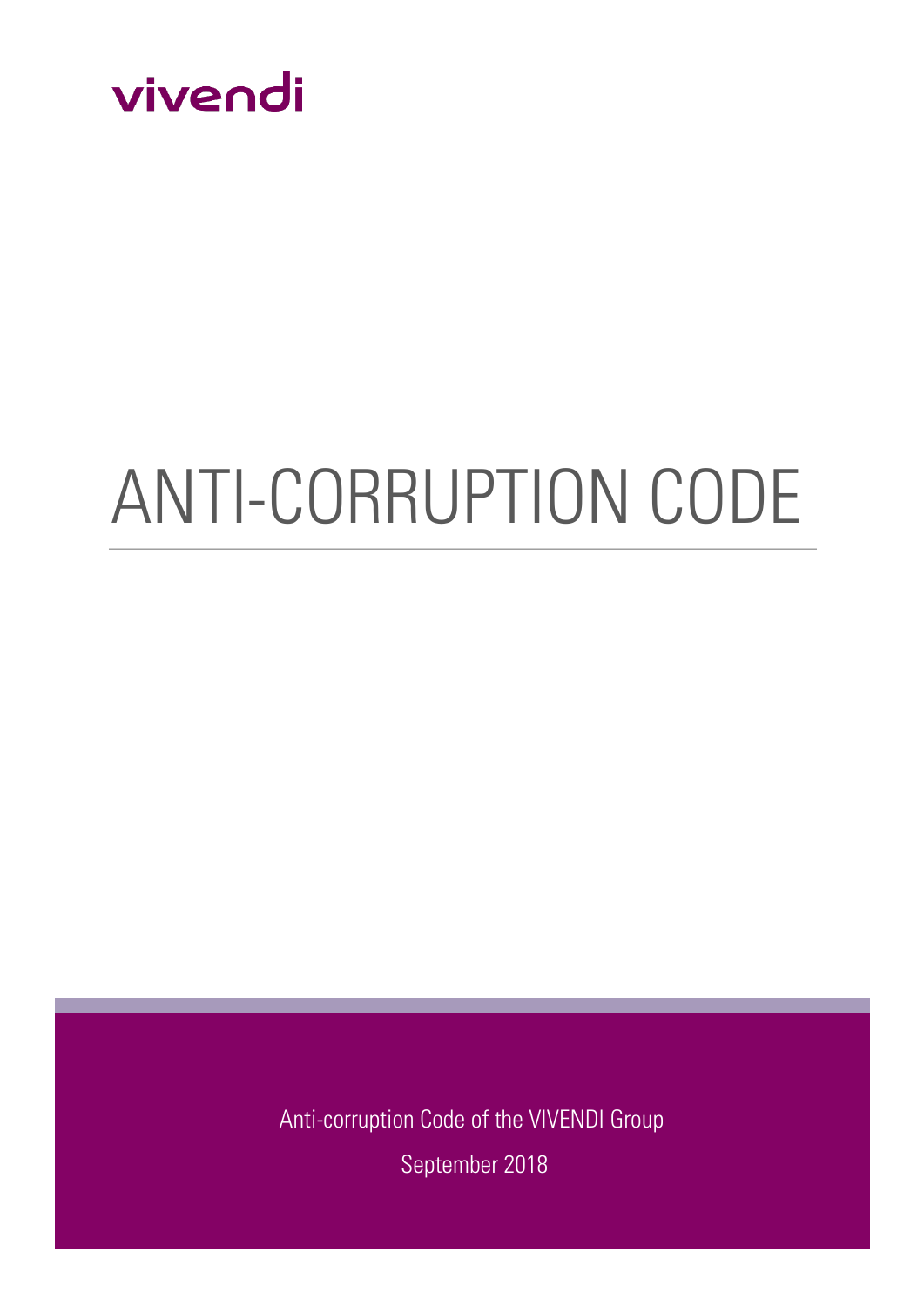## MESSAGE FROM THE CHAIRMAN OF THE MANAGEMENT BOARD

## Why do we need an Anti-corruption Code?

#### Business ethics and value creation go hand in hand

It takes more than just a combination of financial and technical resources and expertise to create a successful global group. It also takes the commitment of cohesive teams who hold the same values and are united behind a common goal to contribute effectively and collectively to growing our businesses.

Business ethics are a prerequisite, a fundamental building block.

They have been, and always will be, a core value.

At Vivendi, we conduct our business with professionalism, passion and a steadfast commitment to the highest ethical standards.

This Code outlines our zero-tolerance policy for all forms of corruption in all of our activities.

It is designed to alert employees to the risks of corruption, to reduce the risks through clear and appropriate measures, and to ensure that we all contribute to its prevention.

Robust ethical values empower our Group and strengthen the image and reputation we have forged over the years. They help us maintain relationships of trust with our customers and with our many partners, including suppliers, service providers and contractors. This Code applies to each of us and to every person who acts in our name or on our behalf.

I know I can count on all of you to comply with the principles set out in this Anti-corruption Code and to actively promote their application by others.

Thank you in advance.Arnaud de Puvfontaine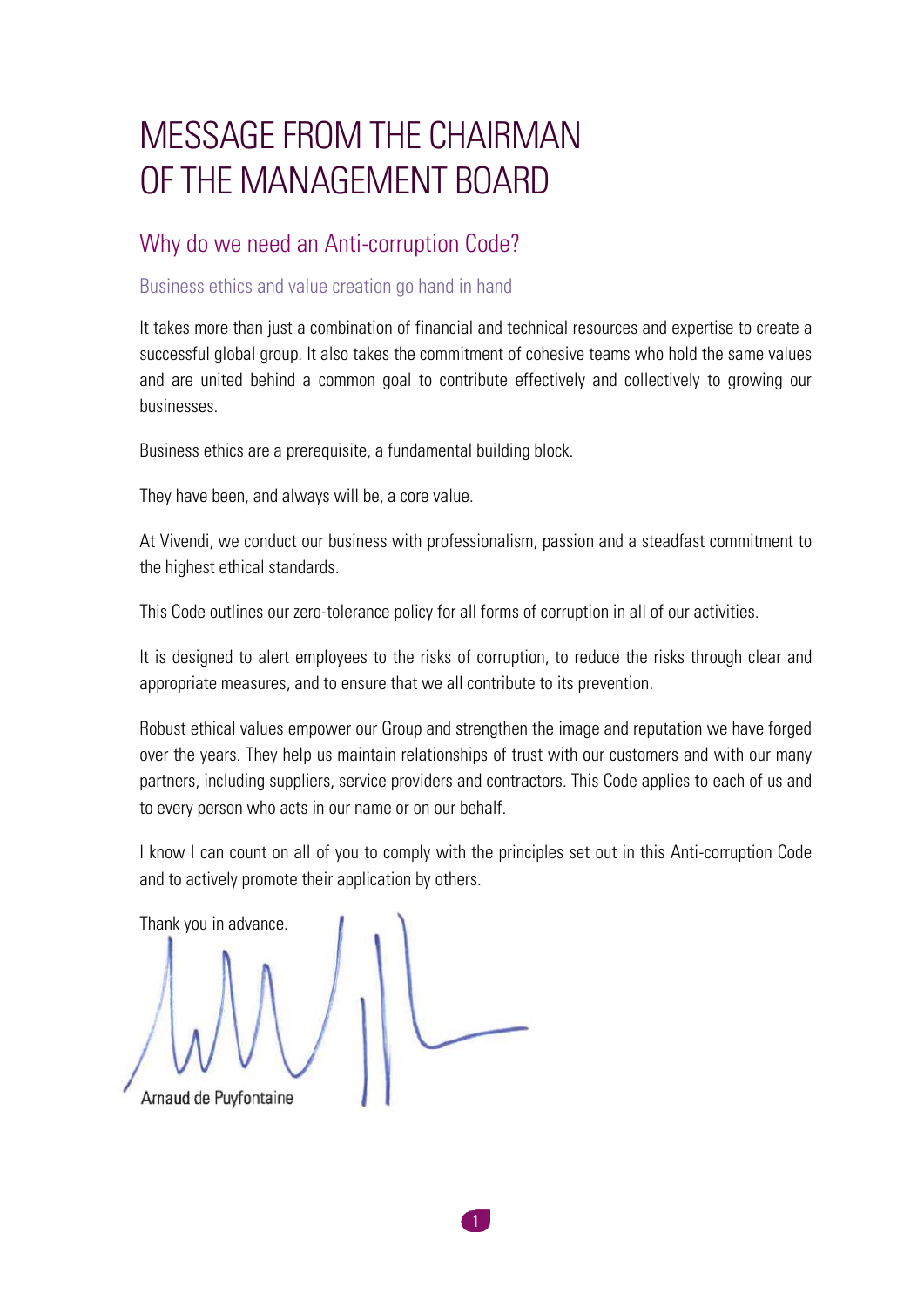# MESSAGE FROM THE GROUP GENERAL COUNSEL

## The Anti-corruption Code is a core component of the Vivendi Compliance Program.

This Anti-corruption Code is Vivendi's formal response to a global drive to step up anti-corruption measures, many of which extend beyond national boundaries. It is our reply to the transformation of France's anti-corruption legislation in the Sapin II Act.

Our Group and its management consider that the core value of integrity and its diligent application through the highest ethical practices, is a necessary element of sustainable business growth.

Our practices must be beyond reproach.

This Code is designed to raise awareness of corruption risks throughout the organization, to reduce these risks through targeted measures and to ensure that we all contribute to corruption prevention.

It sets out what is expected of us and provides guidance to help us make the correct decisions to win and to retain the trust of our shareholders, artists, business partners and fans.

Failure to comply with the Code may prove very costly, even illegal, and may result in sanctions and penalties.

We also aim to ensure that the Codes of Conduct in force in our Group companies are fully aligned with this Code.

Please read the Code and, as you go about your daily duties, endeavor to identify and manage actual or potential instances of corruption you may encounter. Your role is critical in actively upholding the Code's principles.

Thank you in advance for your contribution.

Frédéric Crépin

2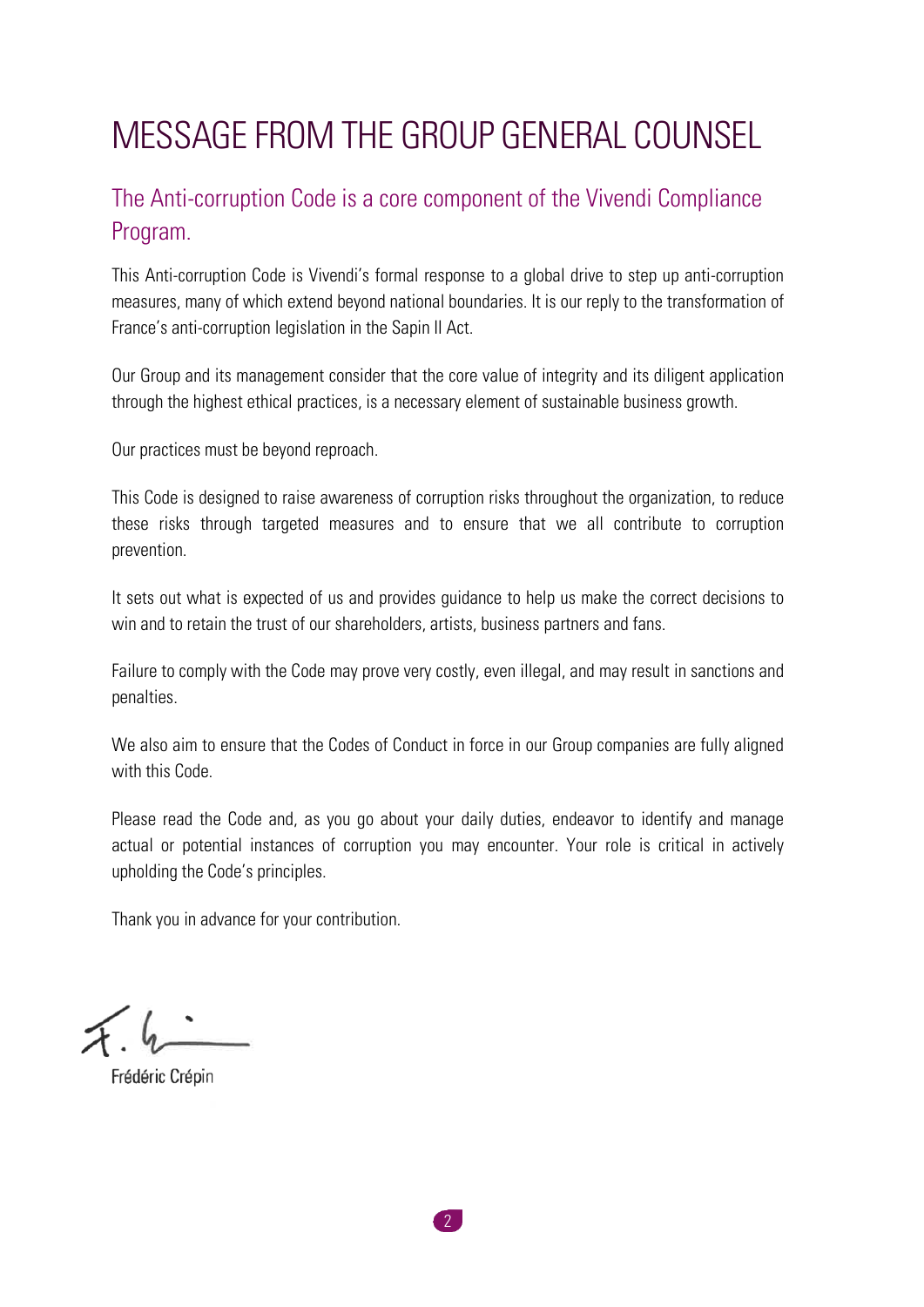## Contents

| $\mathsf{L}$   |                                                                        |  |
|----------------|------------------------------------------------------------------------|--|
| А.             |                                                                        |  |
| В.             |                                                                        |  |
| C.             |                                                                        |  |
| $\mathbb{I}$ . |                                                                        |  |
| А.             |                                                                        |  |
| В.             |                                                                        |  |
| C.             |                                                                        |  |
| D.             |                                                                        |  |
| F.             |                                                                        |  |
| F.             |                                                                        |  |
| G.             |                                                                        |  |
| Н.             |                                                                        |  |
| I.             |                                                                        |  |
| J.             |                                                                        |  |
| III.           | COMPLIANCE WITH THE ANTI-CORRUPTION CODE AND DISCIPLINARY MEASURES  16 |  |
| А.             |                                                                        |  |
| B.             |                                                                        |  |
| C.             |                                                                        |  |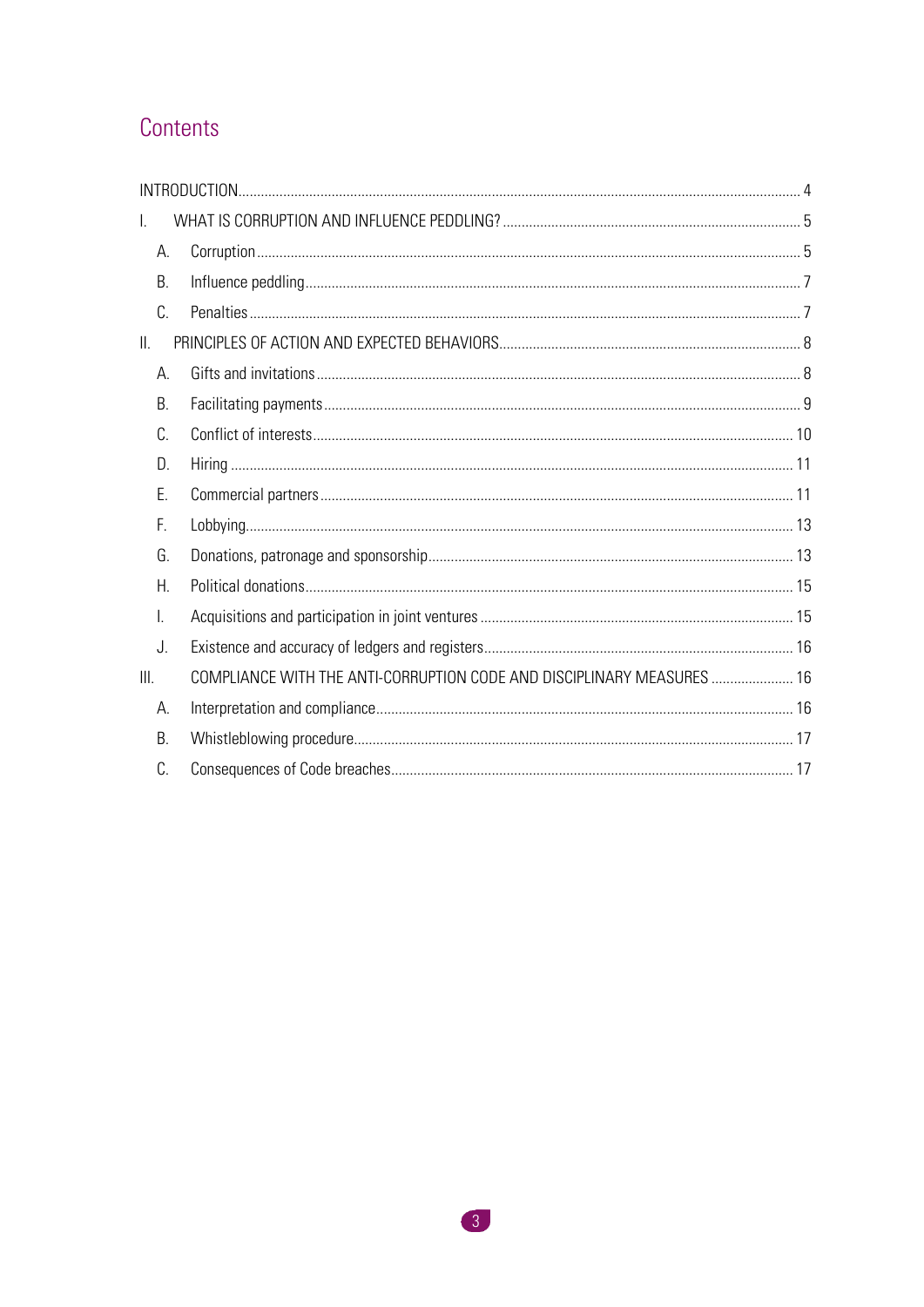## <span id="page-4-0"></span>INTRODUCTION

Corruption and influence peddling are serious misdemeanors that can have major legal and financial consequences for Vivendi SA and its French and foreign subsidiaries ("the Vivendi Group" or "the Group") and cause lasting damage to their reputation.

In recent years, new domestic and international laws and regulations have multiplied to support the drive to combat corruption. In France, the most recent example is Article 17 of the "Sapin II" Act dated December 9, 2016 which led the Group to develop a specific compliance program to prevent and detect acts of corruption. This Anti-corruption Code ("the Code") is an integral part of that program.

In accordance with the Sapin II Act, the Code has been indexed to the internal rules of each Vivendi Group company in France. It is also applicable to the international subsidiaries, subject to any adjustments required to comply with local laws and regulations.

More specifically, the Code's purpose is to serve as a reminder for all Group employees of:

- The principles underlying the measures to combat corruption and influence peddling.
- **•** The required behavior in this regard.

In all cases, if local legislation is stricter than the principles set out in the Code, the stricter rules apply.

#### **Persons concerned by the Anti-corruption Code**

The Code applies to all internal employees<sup>1</sup> of the Group in France and abroad, and all occasional and external workers<sup>2</sup> employed by the Group in France and abroad (collectively "the Employees").

The anti-corruption code may be consulted on the Group's intranet.

All of our business partners (suppliers, service providers, intermediaries, agents, sub-contractors, co-contractors, etc.) are required to comply with the Code's principles or at least equivalent standards, and to promote the application of the Code's principles among their own partners.

The Code is not exhaustive and does not cover all possible situations that may confront Employees. It describes the rules that should guide their decisions. You should read this Code carefully, ensure that you understand the rules and use your best judgment to determine how to respond to the various situations that may arise.

A training program has also been developed to complete the framework in place to prevent corruption and influence peddling, and e-learning modules have been created to enable you to better understand the issues and risks in play, and learn best practices.

<u>.</u>

<sup>&</sup>lt;sup>1</sup> Internal employee means any person who has an employment contract with the Group.

<sup>2</sup> **Occasional and external worker** means any person (intern, temporary worker, service provider) assigned to work on the premises of a Group company.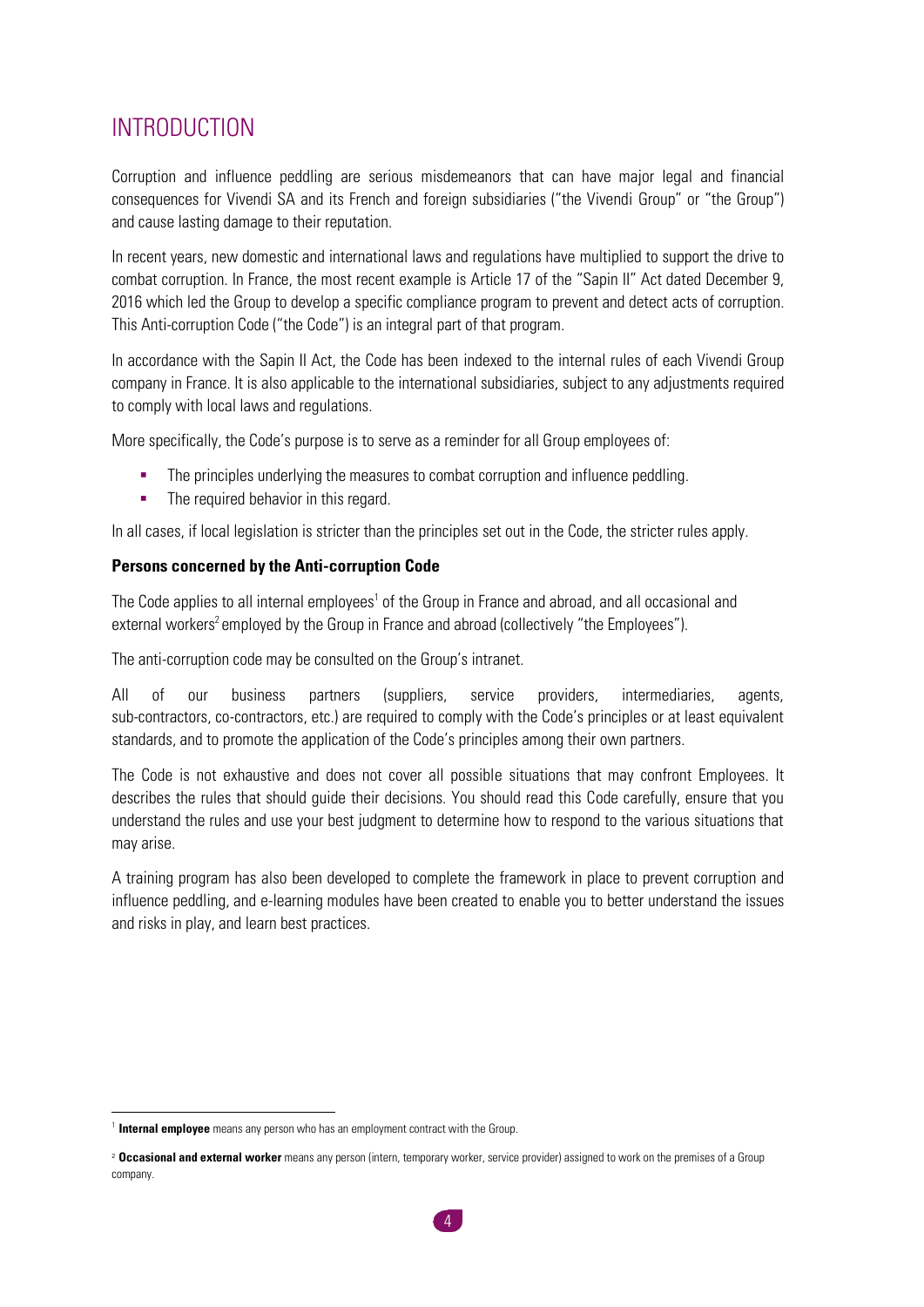## <span id="page-5-0"></span>I. WHAT IS CORRUPTION AND INFLUENCE PEDDLING?

#### A. Corruption

<span id="page-5-1"></span>The term "corruption" covers both corruption and influence peddling.

**An act of corruption** is committed when an undue gift or advantage is offered or paid to a private individual or government employee in exchange for that person performing, delaying or omitting to perform a task that forms part of their duties.

*A "Government Employee" means any person in a position of public authority, any person who performs a public service and any holder (or representative of a holder) of elected public office.*

*The definition also covers any person qualified as a government employee under a country's national legislation.*

**Public corruption** involves persons who hold public office ("Government Employees").

**Private corruption** involves only private sector companies or their employees or representatives.

There are **two types of corruption**:

**Active corruption** occurs when a person provides or promises to provide an undue gift or advantage.

An undue gift or advantage can take various forms:

- Hidden payments (cash, bank transfer or any other method) covered by fake invoices, consulting fees, donations or sponsorship arrangements, etc.
- Other benefits, such as free tickets for entertainment or other events, free travel, gifts, the hiring of family members or friends, etc.

An undue gift or advantage can also take the form of preferential treatment, the awarding of a contract, the disclosure of confidential information, or a culpable failure to act (situations where a person turns a blind eye instead of intervening).

**Q.** An employee is in discussions with a foreign public authority and decides to offer VIP seats at a concert to a government employee and their spouse in exchange for an authorization to organize a concert tour in the country concerned.

#### **Does this situation qualify as active corruption?**

**A.** Yes, by offering the concert tickets the employee is considered as attempting to bribe the government employee to authorize the concert tour.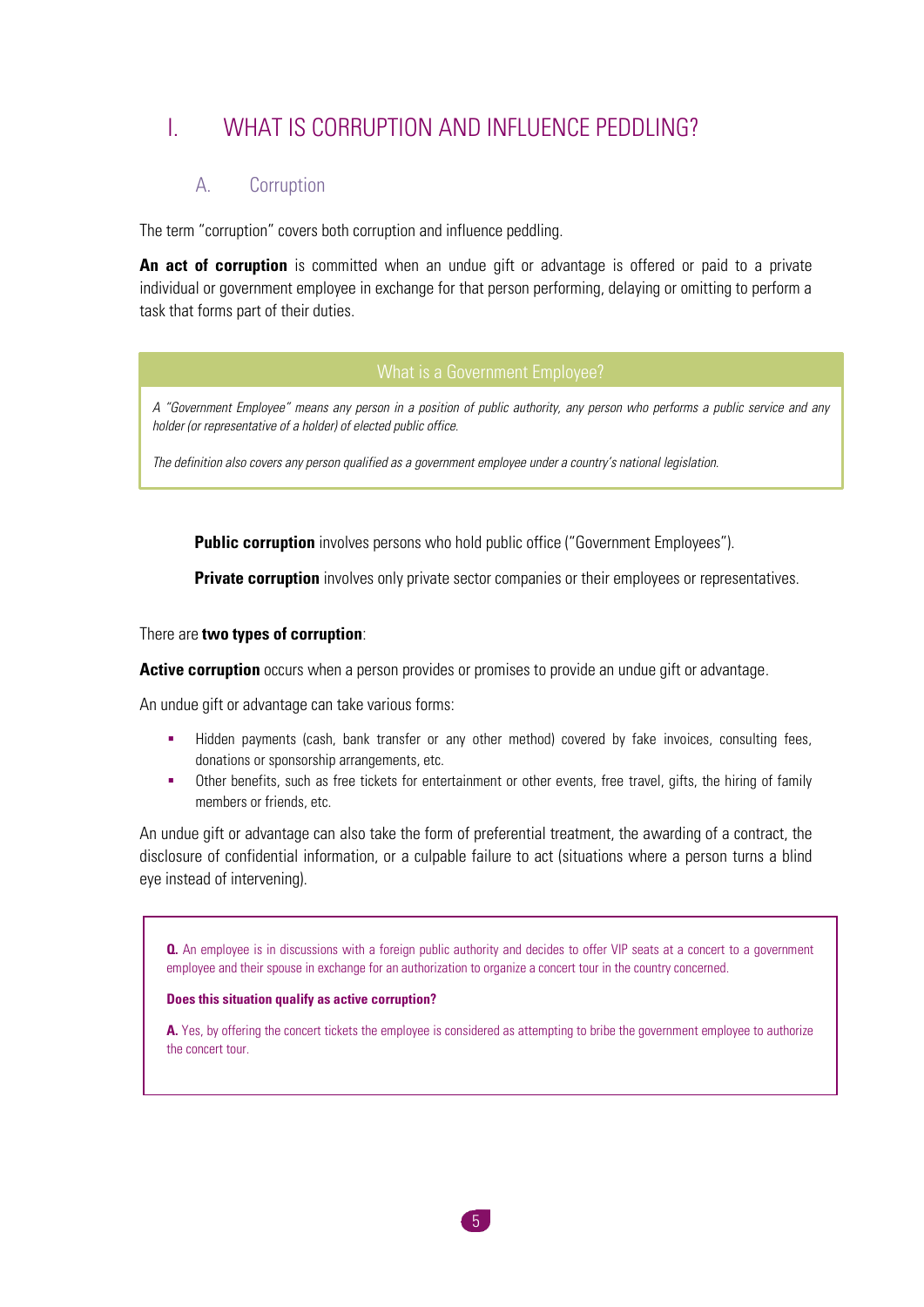**Passive corruption** occurs when a person accepts or requests an undue gift or advantage in exchange for agreeing to act or not to act in a given situation.

Corruption occurs when the person accepts the promise of an undue gift or advantage, even if it is not ultimately paid.

- A **bribe** is defined as money or an item of value given or promised in order to obtain favorable treatment. For example, a donation to a charity chosen by a government employee with whom we hope to sign a new business contract would qualify as a bribe.
- **EXECT** A **kickback** is payment made or received in exchange for a contract, favorable treatment or a commercial transaction. For example, if a supplier were to pay a percentage of our purchase price to one of our employees in exchange for maintaining the business relationship, this would qualify as a kickback.
- A **facilitating payment** (also referred to as a **grease payment**) is a payment made to a government employee to speed up or guarantee the successful outcome of certain compulsory administrative or legal formalities. For example, if a small amount was paid to a junior government employee to release goods held up in customs, this would qualify as a facilitating payment. If you are asked to make a facilitating payment, you should immediately contact your manager or the Group General Counsel.

#### INDICATORS OF CORRUPTION

- Failure to comply with applicable laws or to obtain the required environmental permits.
- 
- 
- 
- 
- 
- 
- 
- 
- 
-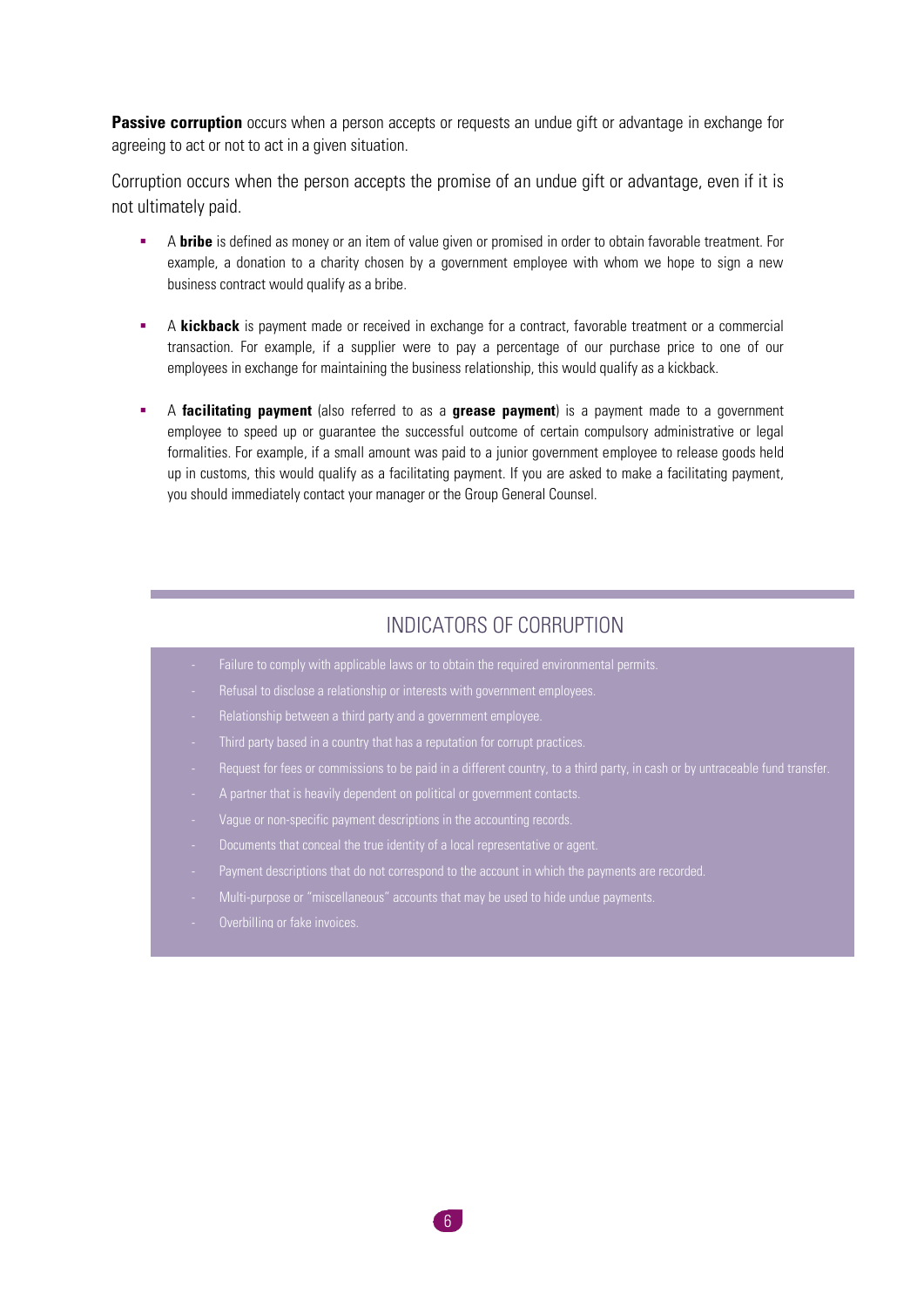#### B. Influence peddling

<span id="page-7-0"></span>**Influence peddling** occurs when a beneficiary of an undue gift or advantage uses their perceived or real influence in government or connections with persons in authority to obtain a favorable decision for another party.

**Three parties** are involved:

- The party that provides the gifts or advantages.
- The party that uses his or her influence or connections.
- The party that has the authority to make the decision (public authority, government department, magistrate, etc.).

**Corruption and influence peddling** have in common that the corrupt person (the person who receives the undue gifts or advantages) breaches their duty of integrity by directly or indirectly profiting personally from the power or influence associated with their position.

#### C. Penalties

<span id="page-7-1"></span>Corruption and influence peddling are intentional offenses and any Employee who commits such an offense faces the risk of criminal prosecution and, in some cases, may also cause legal proceedings to be brought against Group companies. In all cases, corruption or influence peddling by an Employee will necessarily have an adverse effect on the Group's reputation and business.

In France, the penalties for **corruption** are as follows:

- **Individuals:** a 5 to 10-year prison term and a fine of €0.5 million to €1 million or double the proceeds of the crime, whichever is higher.
- Legal entities: a fine of €2.5 million to €5 million or double the proceeds of the crime, whichever is higher, plus other penalties.

The same penalties apply for **influence peddling** as for corruption.

**Q.** You are waiting for a decision from the city authorities concerning an application to shoot a movie on location on the city's streets. You also need the services of a law firm to represent you before the administrative court. You choose a public law specialist who happens to be the daughter of the city's mayor.

#### **Does this constitute influence peddling?**

**A.** Yes, this type of situation may be qualified as influence peddling. For this to be the case, it is not necessary to provide evidence that the "influence peddler" has received an undue gift or benefit but simply that they have the ability to exercise influence, which is the case of the mayor's daughter who receives a contract when the application is in progress.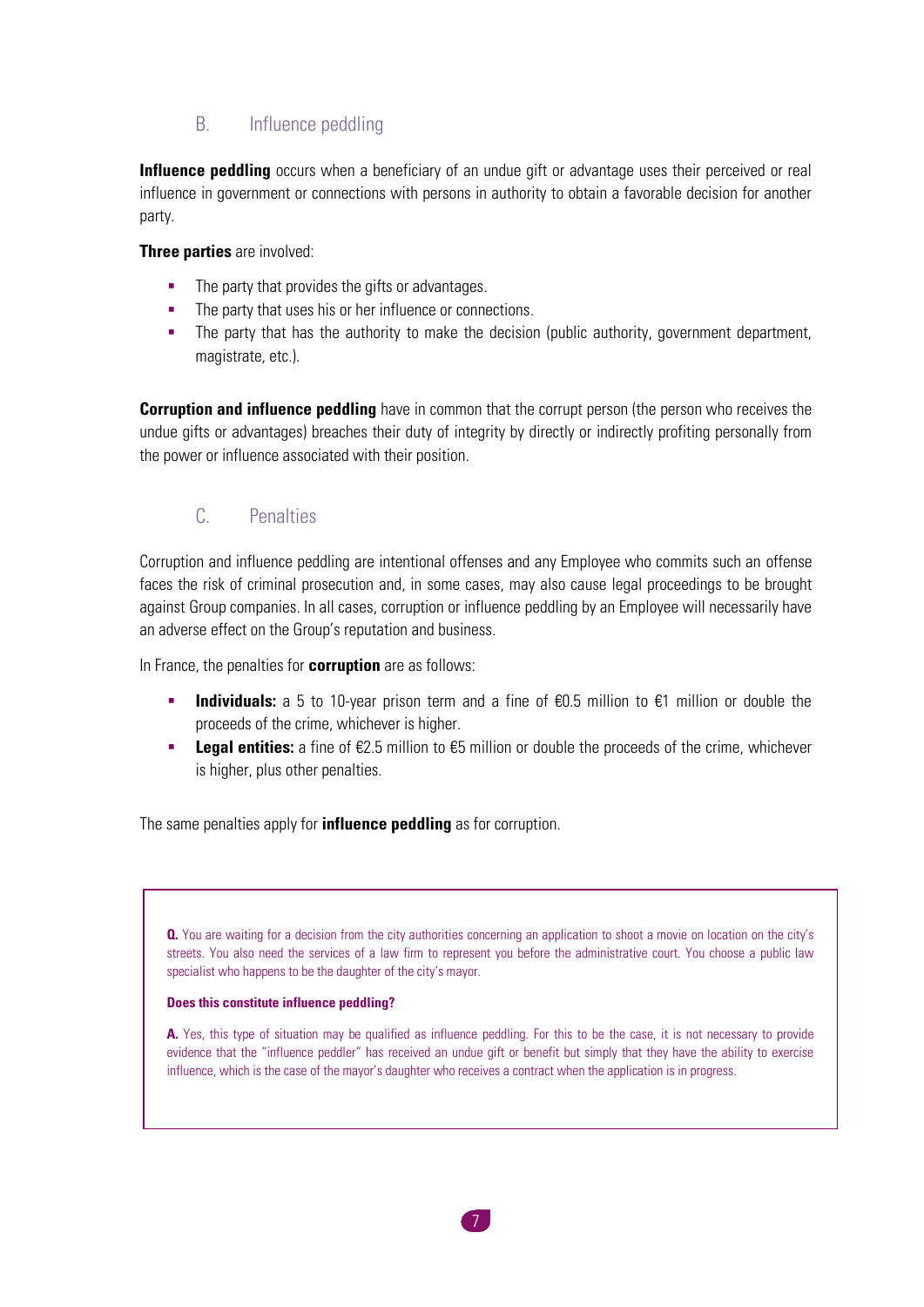## <span id="page-8-0"></span>II. PRINCIPLES OF ACTION AND EXPECTED BEHAVIORS

This section provides the information needed to understand and implement the rules to be followed by Employees in the course of their work to prevent and combat corruption.

## A. Gifts and invitations

<span id="page-8-1"></span>The **offering of gifts and invitations** is often viewed as a courtesy designed to strengthen a commercial relationship. The nature of the gift or invitation varies considerably depending on factors such as the country, its customs, the company and the commercial relationship.

However, anti-corruption rules ban promises of gifts, invitations and other items of value made to third parties with a view to obtaining an unfair advantage or unfairly influencing an official action.

Offering or accepting gifts or invitations may be considered as a manifest form of corruption, particularly when the gift or invitation is offered in connection with a commercial transaction or an application for an authorization or permit submitted to a Government Employee.

Reinforced traceability and documentation will be performed to guarantee the transparency of those practices.

#### **Rules**

- You should refuse any gift or invitation (a) if you would feel obliged to do something in return, or (b) that could artificially influence your decision-making process.
- You may accept a gift or invitation provided that:
	- It has a professional purpose.
	- Its value is reasonable.
	- It complies with local practices.
	- It is not offered, directly or indirectly, in exchange for a specific advantage or action.
	- It only concerns you, as an Employee, or your business partner, to the exclusion of your family and your partner's family or other partners.
	- It is not offered concurrently with any major decision *(for example, during a competitive tendering process).*

The circumstances in which the gift or invitation is offered should not give rise to suspicions of corruption, even after the fact. You should therefore pay close attention to the context and the meaning that could be attributed to the gift or invitation, making it very clear that nothing is expected in return.

- Neither you nor the Group would be embarrassed if it was made public.
- The business partner who invites you to an event will also be present or represented at the event.
- Cash gifts are banned.

Every subsidiary defines and formalizes policies about gifts and invitations, describing the thresholds in line with local practices. Those policies will be submitted to the Compliance Officers.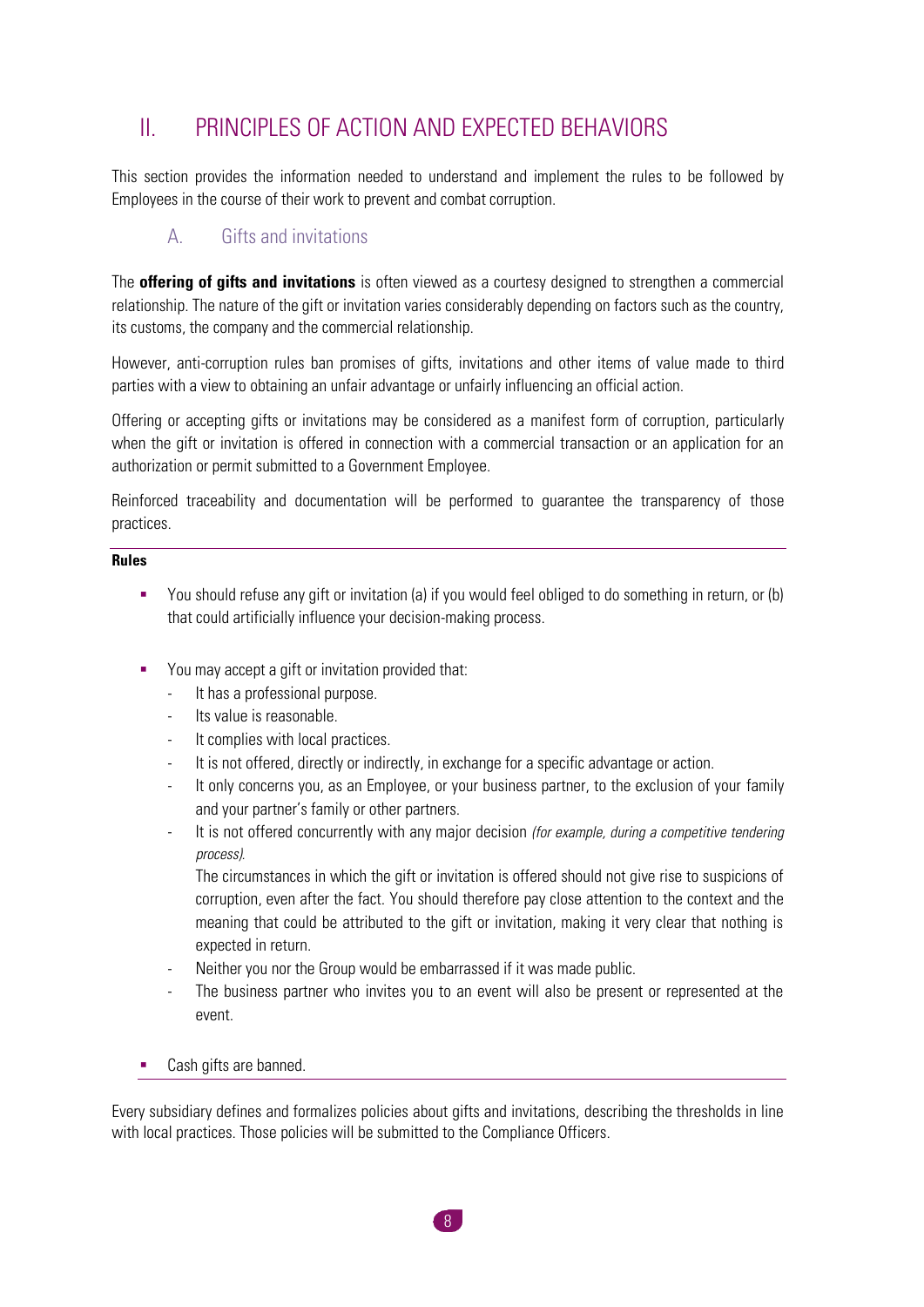The thresholds predetermined will take into account the local regulations and all forms of justification (geographic areas, living standard). In case of a thresholds overtaking, every gifts offered or given will be the subject of an hierarchical validation and will be enrolled in a register established for this purpose. In all cases, if local legislation is stricter than the above guidelines, you should comply with the stricter

**Q.** You become friends with the director of the communications agency retained to handle the Group's advertising campaigns. When you retire from the Group the director gives you a luxury Swiss watch that you value at around  $E$ 5,000 as a leaving present.

#### **Does this gift qualify as corruption?**

**A.** Yes, the watch may be qualified as an act of corruption. Due to its value, it could be considered as being given in return for the communication services contract, even if the gift is made after the services have been performed, as the law concerns bribes paid "before, during or after". You should therefore politely refuse the gift, explaining your reasons and referring to your company's Anti-corruption Code.

rules.

#### B. Facilitating payments

<span id="page-9-0"></span>**Facilitating payments** are cash payments (generally representing small amounts) sought by Government Employees in return for speeding up or guaranteeing the success of certain administrative formalities (processing of government documents, issuance of authorizations or permits, etc.).

Facilitating payments are illegal in most countries.

#### **Rules:**

The Vivendi Group bans facilitating payments even when they are allowed under local law.

We nonetheless recognize that in certain regions of the world, in exceptional circumstances you may have to make this type of payment to avoid you or one of your family members risking immediate physical harm or abusive and unjustified detention. In such a case, you should inform your line manager without delay.

**Q.** You discover that the shooting of one of the Group's films is being delayed by difficulties in obtaining an authorization from local government employees in the country concerned. To resolve the delay, one of the government employees suggests that you pay him €150 in cash in exchange for obtaining the authorization within two days. You agree to make the payment, in the belief that your managers will be pleased with your decision.

#### **Is this a facilitating payment?**

A. Yes, by accepting a request from a government employee in order to enable shooting to start, however small the amount involved, you are breaching the Group's ban on facilitating payments.

*Example: an employee sent to work abroad has his passport confiscated by the border police, who claim that his visa is invalid. The officer concerned suggests that the problem could be resolved by paying him a small amount of cash.*

You should explain to the officer that your company bans this type of arrangement and politely refuse, even if this means that you are unable to enter the country.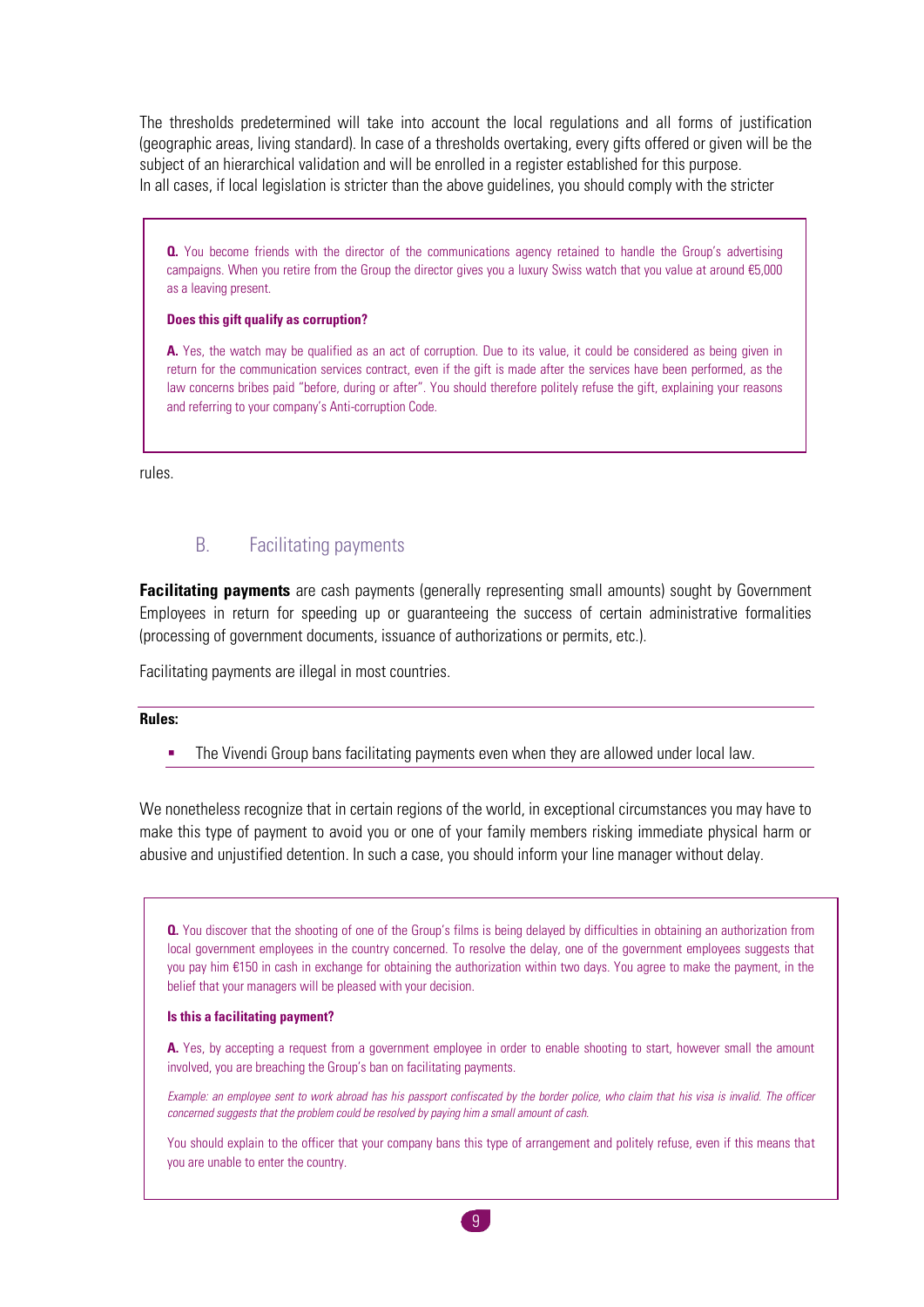#### C. Conflict of interests

<span id="page-10-0"></span>A **conflict of interests** occurs where an Employee's personal interests are incompatible with those of the Vivendi Group.

Personal interests are interests that influence or appear to influence the way in which the Employee performs their duties and fulfills the responsibilities entrusted to them by the Group.

This type of situation could arise, for example, if an Employee:

- Negotiates a contract on behalf of the Group that benefits or will benefit them personally, directly or through an intermediary.
- Holds a financial interest in a Vivendi Group customer, supplier, service provider, partner or competitor.
- Performs paid services on behalf of the customer, supplier, service provider, partner or competitor, as an employee, consultant, agent, broker or in another capacity.

A conflict of interests may conceal a corrupt practice and it is essential that you pay close attention to avoiding any situation that gives rise to a conflict of interests.

#### **Rules:**

- You should not allow any personal, financial or family interest prevent you from acting in the Vivendi Group's best interests and create doubts about your integrity.
- **■** In particular, you should avoid:
	- Investing in a customer, supplier, service provider, partner or competitor without obtaining the prior authorization of your line manager.
	- Accepting a job outside the Group, without obtaining the prior authorization of your line manager.
- **■** If you are faced with an actual or potential conflict of interests, you should notify your line manager immediately and refrain from becoming involved in the Group's dealings with the third party concerned for as long as a solution has not been found.

## DETECTING A CONFLICT OF INTERESTS

#### **How can I find out whether I may be faced with a conflict of interests?**

- 
- 
- Is there a risk that my ability to exercise independent judgment will be compromised?
- 

should immediately inform your line manager and seek their advice.

 $10<sub>1</sub>$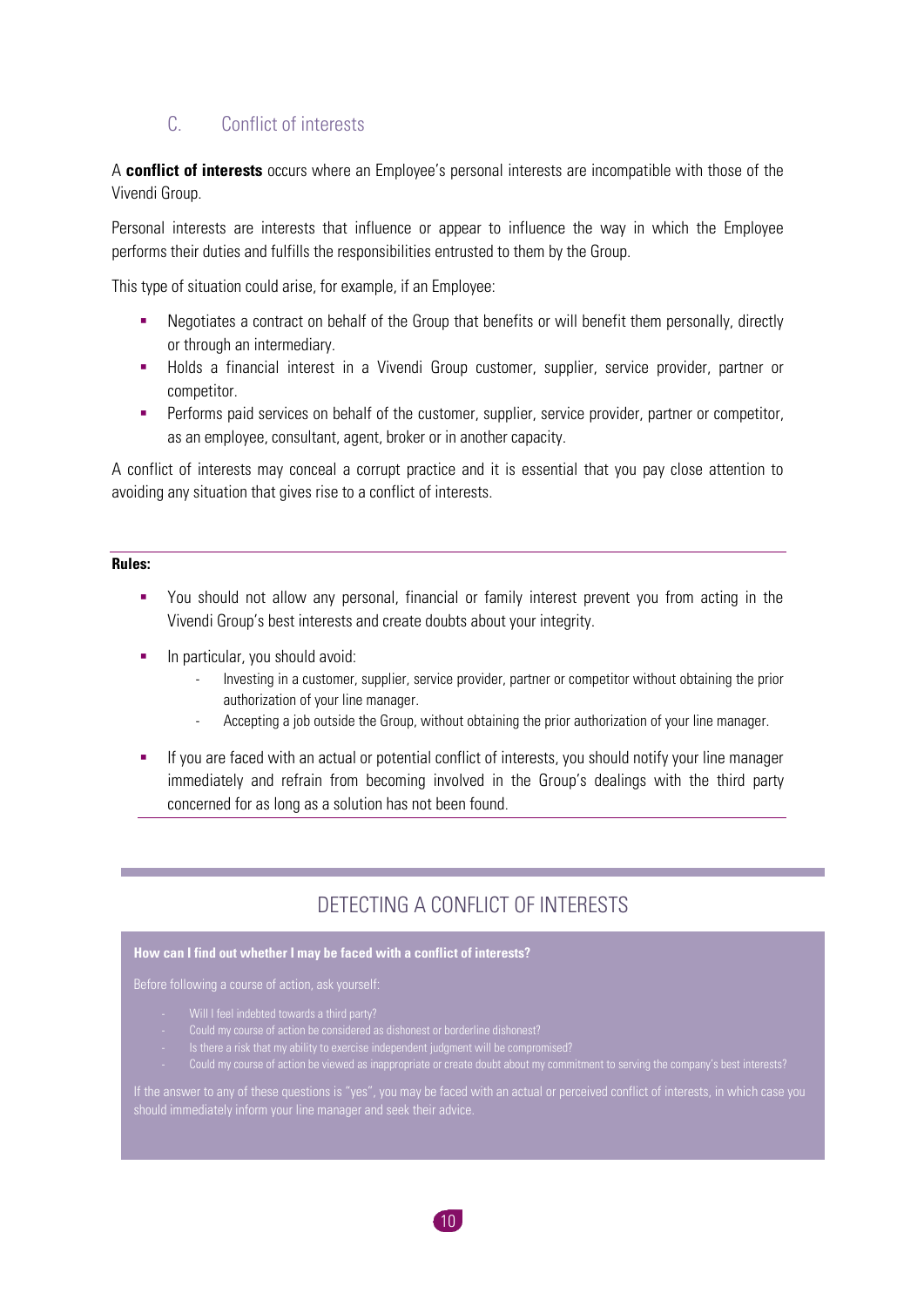**Q.** You manage the advertising budget for a record label. This year, you are planning to use a significant portion of this budget to purchase services from an Internet search engine provider. You and your spouse both hold shares in this company.

#### **Could this be considered as giving rise to a conflict of interests?**

**A.** Yes. Your choice to spend a significant portion of the advertising budget with this company could appear to be motivated by your personal investment. Don't forget that our commitment to integrity and accountability obliges you to disclose your investment to your line manager or the CSR & Compliance Department (or the Compliance Officer) and to seek their advice about whether you should go ahead with your decision as well as obtaining guidance about the procedure to be followed.

#### D. Hiring

<span id="page-11-0"></span>**Hiring** a new Employee to take up a position with the Vivendi Group could potentially constitute an act of corruption if the Group obtains an unfair advantage from a third party (such as the promise of a future contractual relationship or the exercise of influence over an administrative decision) in exchange for taking on a specific candidate.

**Rules:**

Employees are banned from obtaining any unfair advantage (personal or business) from a third party in return for hiring an Employee.

**Q.** The company is in the process of bidding for a government contract. During the bidding process, the husband of the government employee responsible for awarding the contracts applies for a position with the company. He has the necessary skills and experience and none of the people involved in the bidding process took part in his three interviews with the company. The HR Department considers that he is the best candidate and wants to hire him.

#### **Has an act of corruption taken place?**

**A.** In principle, no. The candidate has the skills and experience required for the position and the decision to hire him has been made impartially without any reference to the potential contract. However, there is an inherent risk and it must be possible to provide evidence to an investigator and the media demonstrating that you acted in good faith and that your decision was impartial.

#### E. Commercial partners

<span id="page-11-1"></span>A risk of corruption exists when the Group maintains **business relations with various commercial partners** in the normal course of business.

In some circumstances, a company may be held legally liable for the corrupt practices of its commercial partner.

In the normal course of business, Group Employees deal with many different commercial partners such as distributors, intermediaries (sales agents, referral agents and negotiators, etc.), suppliers, contractors and customers.

These dealings must be conducted in compliance with the Group's internal procedures.

11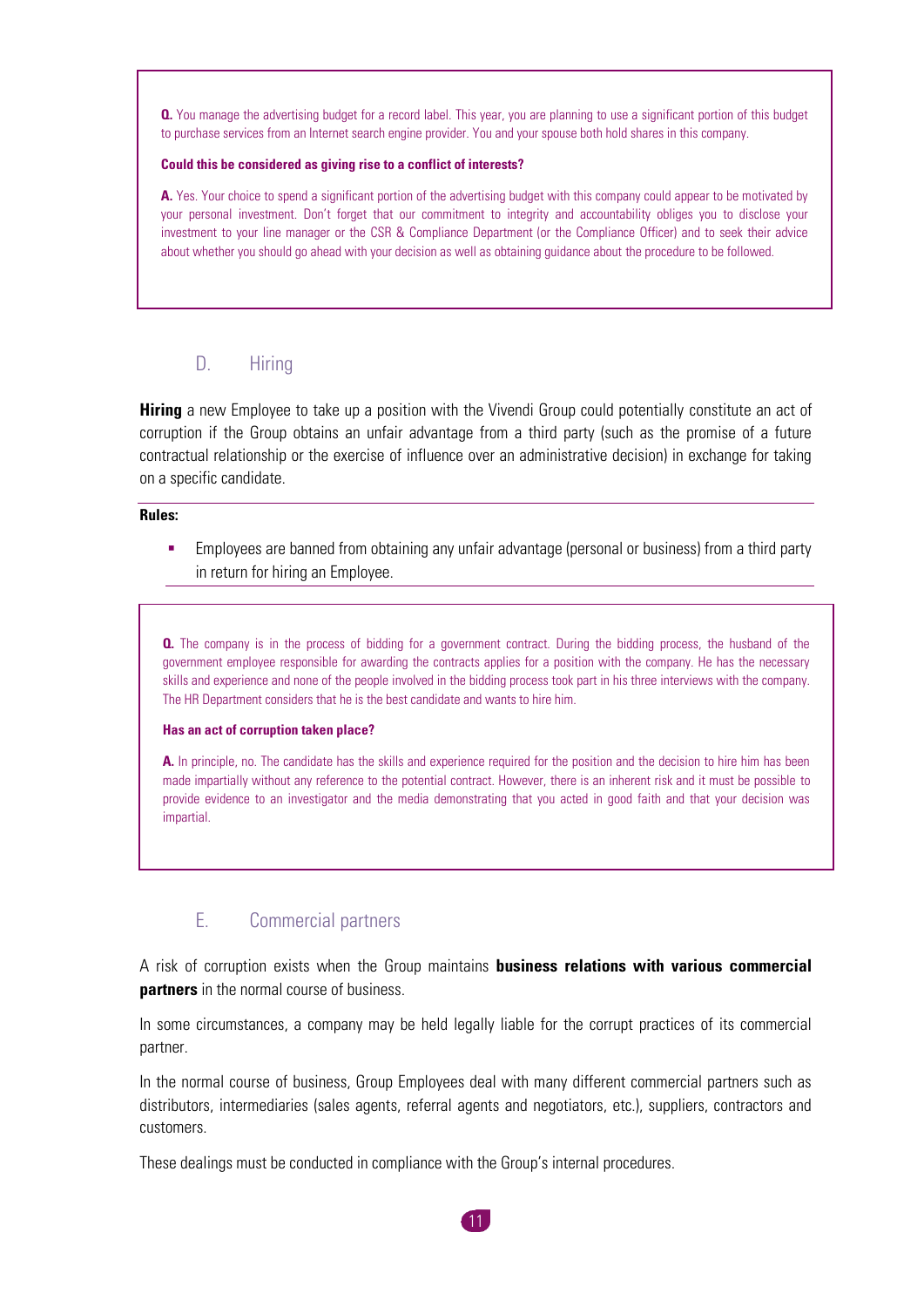#### **Rules**

- Before entering into a business relationship with a commercial partner, you should perform appropriate due diligence procedures aligned with the partner's specific situation, covering such issues as reputation, current or past legal proceedings, skills and resources in the required area, and current or past contractual relationships with a Government Employee.
- **.** In the specific case of intermediaries, if there are any causes for concern you should rule out working with the intermediary concerned. A potential cause for concern may exist if the intermediary:
	- Does not appear to have the necessary expertise or lacks the necessary staff.
	- Has been designated or recommended by a Government Employee.
	- Does not wish to be named or demonstrates a lack of transparency.
	- Asks to be paid in cash, in advance or in a jurisdiction other than their country of residence or business.
	- Wants to charge an unusually high fee compared to the value of the services rendered.
	- Claims reimbursement of expenses that are unusually high or are not supported by vouchers.
- All business relations with commercial partners must be covered by a signed contract. Contracts with intermediaries must be signed by the highest-ranking executive in the Group company concerned if the intermediary will be required to enter into direct or indirect contact with a Government Employee.
- Contracts with commercial partners should include specific clauses certifying that the co-contractor complies with anti-corruption laws and regulations and stipulating that the contract will be terminated if these laws or regulations are breached.
- **•** Payments to a commercial partner should always be appropriate and reasonable in relation to the service provided. It is important to be particularly vigilant in the case of payments made to a foreign bank account.
- No payment should be made in cash or without being supported by a duly approved contractual agreement.
- The payments should be made upon presentation of a duly approved invoice, preferably by bank transfer to the commercial partner's account, after checking the account details, for the amount shown on the invoice in accordance with the contractual terms.
- All specific documents relating to the commercial partner's activities should be kept for the entire duration of the business relationship (contract, evidence of services, invoices, payments, etc.) to facilitate subsequent checks and audits.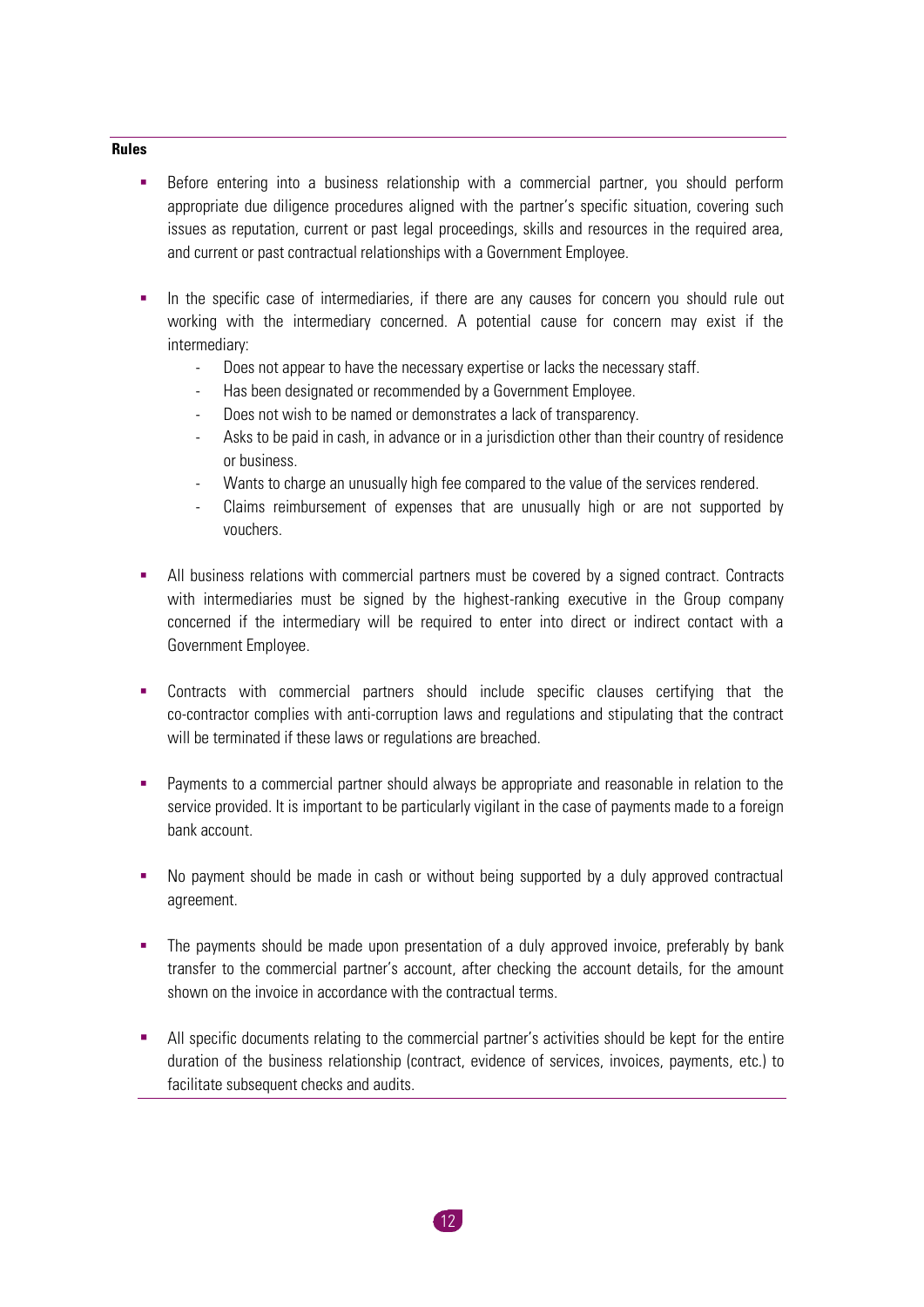**Q.** When negotiating the terms of a contract with an intermediary that has vital contacts that will help you secure a major contract in Africa, you agree to pay the intermediary an unusually large fee, of which part in cash.

#### **Would this constitute an act of corruption?**

**A.** In principle, yes. The portion of the fee paid in cash could be qualified as a bribe because business relationships with the Group's commercial partners must be covered by a signed contract.

If one of your potential suppliers refuses to allow you to perform the due diligence procedures required by the Group, you should explain that the procedures constitute a legal obligation under anti-corruption laws and that their refusal may result in the Group deciding not to start a business relationship with them.

#### <span id="page-13-0"></span>F. Lobbying

**Lobbying** is any activity designed to influence a government or institution's decisions or guidelines in favor of a specific cause or intended result. It consists of a constructive and transparent contribution to developing public policy on relevant issues related to the Group's business that is designed to enhance the discussion of these issues by public decision-makers.

It is sometimes difficult to distinguish between lobbying, bribery and influence peddling. In theory, it is possible for lobbying activities to become reprehensible and qualify as corrupt practices if the lobbyist offers or proposes offering an undue gift or advantage to a Government Employee as an incentive to support proposed legislation or activities that favor the lobbyist or their client's business.

The Group complies with the lobbying provisions of France's Sapin II Act, including the Decree of May 9, 2017 requiring companies to keep a digital register of lobbyists.

#### **Rules:**

- Lobbyists should conduct all dealings with Government Employees with integrity, intellectual honesty and transparency, whatever the interests or situation they are lobbying for.
- Lobbyists should not seek to obtain an unfair political or regulatory advantage.
- Lobbyists should conduct their activities in compliance with this Code and the applicable regulations.

#### G. Donations, patronage and sponsorship

<span id="page-13-1"></span>Many people confuse patronage with sponsorship. The key difference is that patronage does not give rise to any measurable return on investment. Payments are qualified as donations in the case of patronage and investments in the case of sponsorship.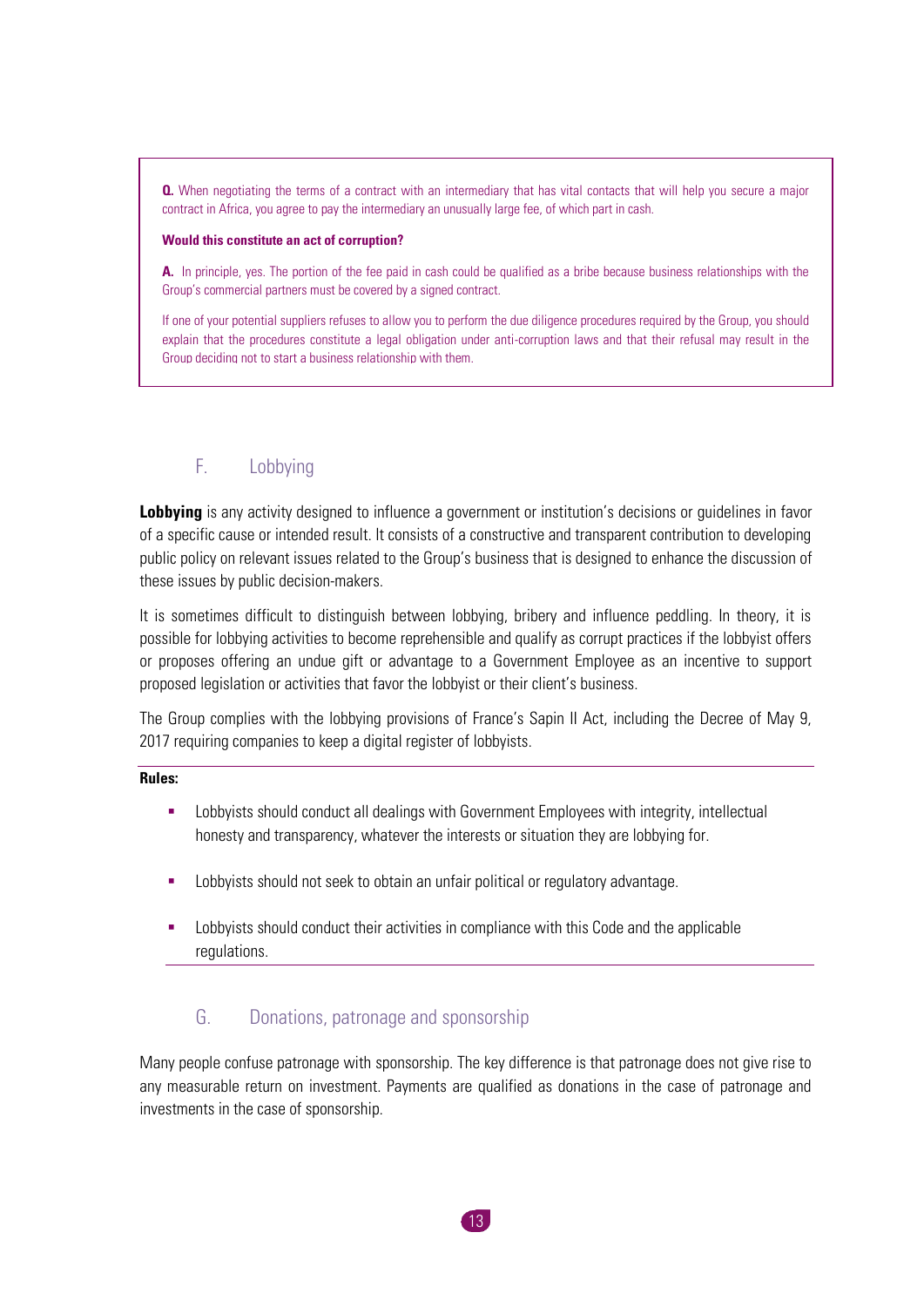**Patronage** takes the form of cash or equipment donated by a company to a charity or other non-profit organization without expecting any equivalent benefit in return. Patronage programs are designed to enhance the company's institutional image and the payments are qualified as donations for tax purposes.

Donations made under patronage programs may take various forms:

- Cash donations.
- **EXECUTE:** Loans of employees and premises free of charge.
- Donations of goods and/or products.
- **EXEC** Access to available technology or technology used by the company.

**Sponsorship** is the provision of tangible support for an event, a person, a product or an organization in exchange for advertising the sponsor's name, brand and message during the event.

The Group may make donations and act as a patron to charities and foundations in its many host countries. It also conducts sponsorship activities.

In some cases, these donations, patronage and sponsorship activities may be intended to obtain or offer an unfair advantage in which case they may be qualified as corruption. Reinforced traceability and documentation will be performed to guarantee the transparency of those practices.

#### **Rules:**

- Donations, patronage and sponsorship activities are authorized provided that the applicable laws and regulations are complied with and the Vivendi Group's procedures are followed.
- **•** Donations, patronage and sponsorship activities should not be intended to obtain or offer an unfair advantage or unfairly influence a decision.

You are responsible for the Group's patronage and sponsorship activities. During a call for tenders for a government contract, you are asked by a mayor who is a member of the commission responsible for awarding the contract to sponsor the upcoming local film festival.

#### **Does this consist of patronage?**

The request could imply that the mayor is in a position to influence the commission's decision in return for the sponsorship. You should therefore explain that you are prevented from sponsoring the event under the Group's anti-corruption system.

You should keep in mind that it would be easy to establish a link between the awarding of the contract and the sponsored event, and to qualify the sponsorship as an act of corruption.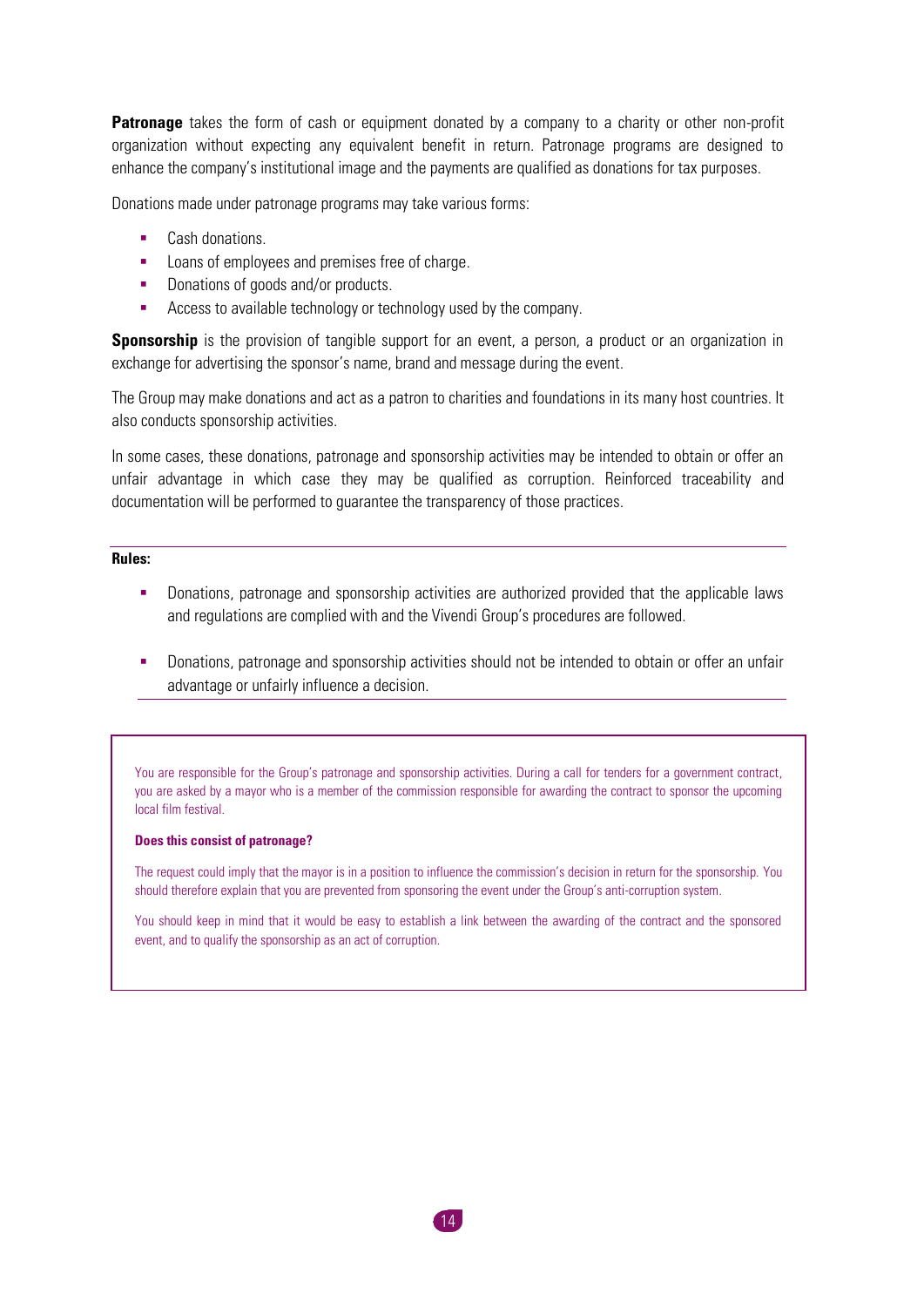#### H. Political donations

<span id="page-15-0"></span>**Political donations** are any direct or indirect contributions in support of a political party, a candidate or an elected government official.

Contributions may consist of cash, gifts, services, advertising or any other form of support.

Political donations may be used to conceal an unfair advantage that is provided in order to maintain a commercial transaction or relationship. In other words, a political donation may be considered or construed as a direct or indirect act of corruption.

However, we respect your right to personally invest your own time and money in local political and civic activities.

#### **Rules:**

- No Group companies or Employees may make any direct or indirect financial or other contribution in the Group's name to any political organizations, parties or candidates.
- **•** Employees must separate their personal political activities from their activities within the Group, in order to avoid any situation that could give rise to a conflict of interests.

#### I. Acquisitions and participation in joint ventures

<span id="page-15-1"></span>**When acquiring a company, a business or an equity interest, entering into a merger or setting up a joint venture,** you should check that the target or partner has not engaged in any practices that breach the applicable anti-corruption laws and is in full compliance with the applicable legislation.

The Group could be held liable under civil or criminal law for any corrupt practices or failure to comply with anti-corruption laws by the target or partner, with significant commercial, financial and reputation consequences.

#### **Rules:**

- **·** The due diligence procedures performed in connection with acquisitions and joint venture projects should include anti-bribery and corruption due diligence.
- Agreements and contracts signed in connection with acquisitions and joint venture projects should include an anti-corruption clause.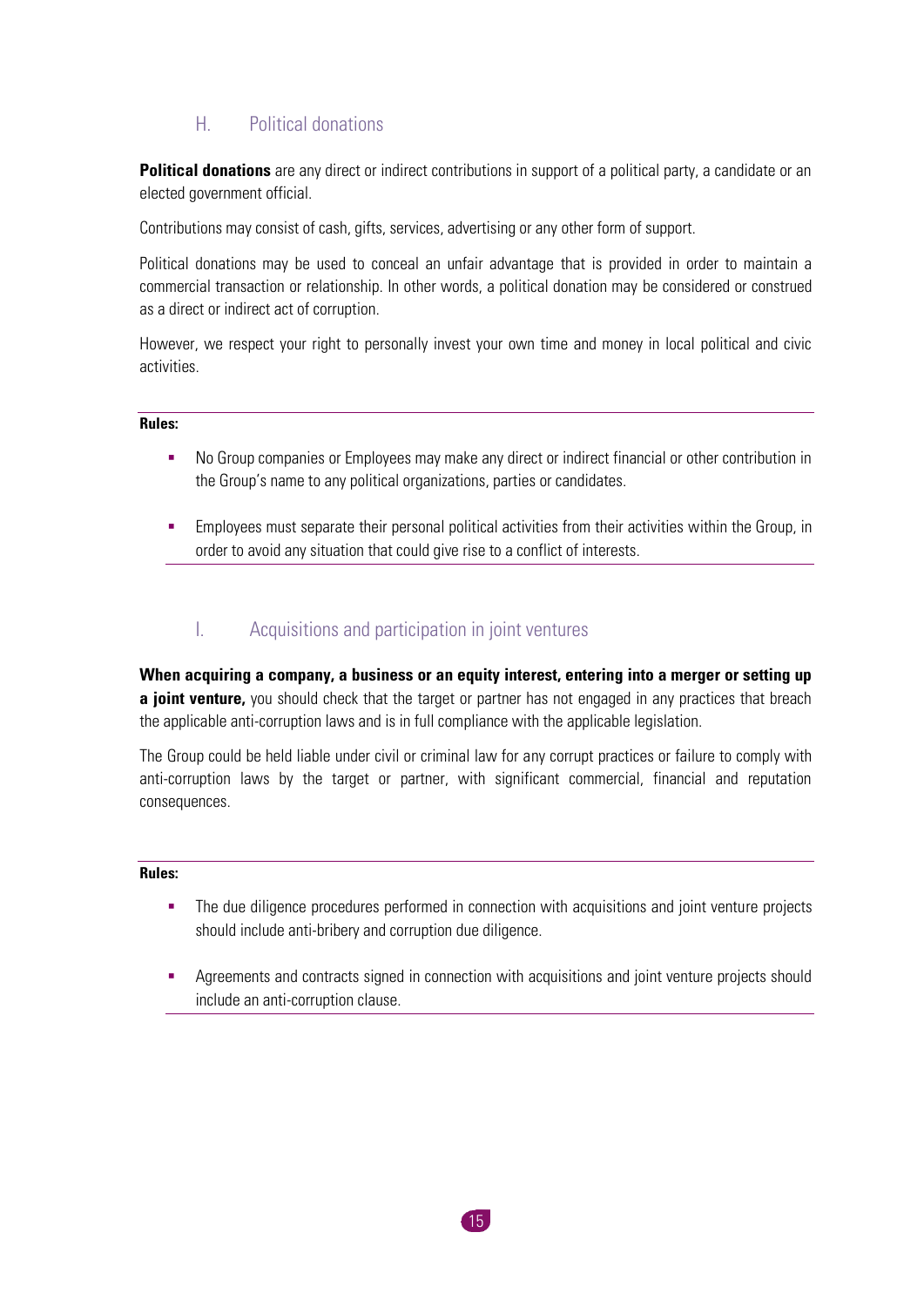#### J. Existence and accuracy of ledgers and registers

<span id="page-16-0"></span>For the purpose of this Code, the expression "ledgers and registers" means all accounting, financial and commercial records, including accounting entries, correspondence, financial statements, other accounting, financial and commercial ledgers and other documents.

As part of the drive to combat bribery and corruption, it is essential that all transactions are transparent, fully evidenced and recorded in the correct accounts according to their nature.

#### **Rules:**

- **•** The Group's ledgers and registers must not include any unsubstantiated, incorrect, falsified or fake entries.
- **•** The Group's ledgers and registers must give a true and fair view of transactions and be prepared in accordance with the applicable accounting standards and principles.
- All of the Group's control and approval procedures must be implemented.
- **•** Documentary evidence should be kept demonstrating that the services provided and related payments are appropriate.

## <span id="page-16-1"></span>III. COMPLIANCE WITH THE ANTI-CORRUPTION CODE AND DISCIPLINARY MEASURES

## A. Interpretation and compliance

<span id="page-16-2"></span>This Code must be read, understood and adhered to by each Vivendi Group Employee.

The management of the Group and of each subsidiary are responsible for ensuring that all Employees receive a copy of the Code and adhere to its provisions.

If you are unsure about whether your actions comply with the Code or are unclear about its scope, application and how it should be interpreted, you should contact:

- **•** vour direct or indirect line manager.
- or, if that poses a problem, the Compliance Officer,

in order to obtain answers to your questions, clarifications and guidance.

If you become aware of any failure to comply with the Code's principles of action, we strongly encourage you to start by raising the issue with the above persons. You may also exercise the whistleblowing powers provided for in Articles 8-III and 17 of France's Sapin II Act.